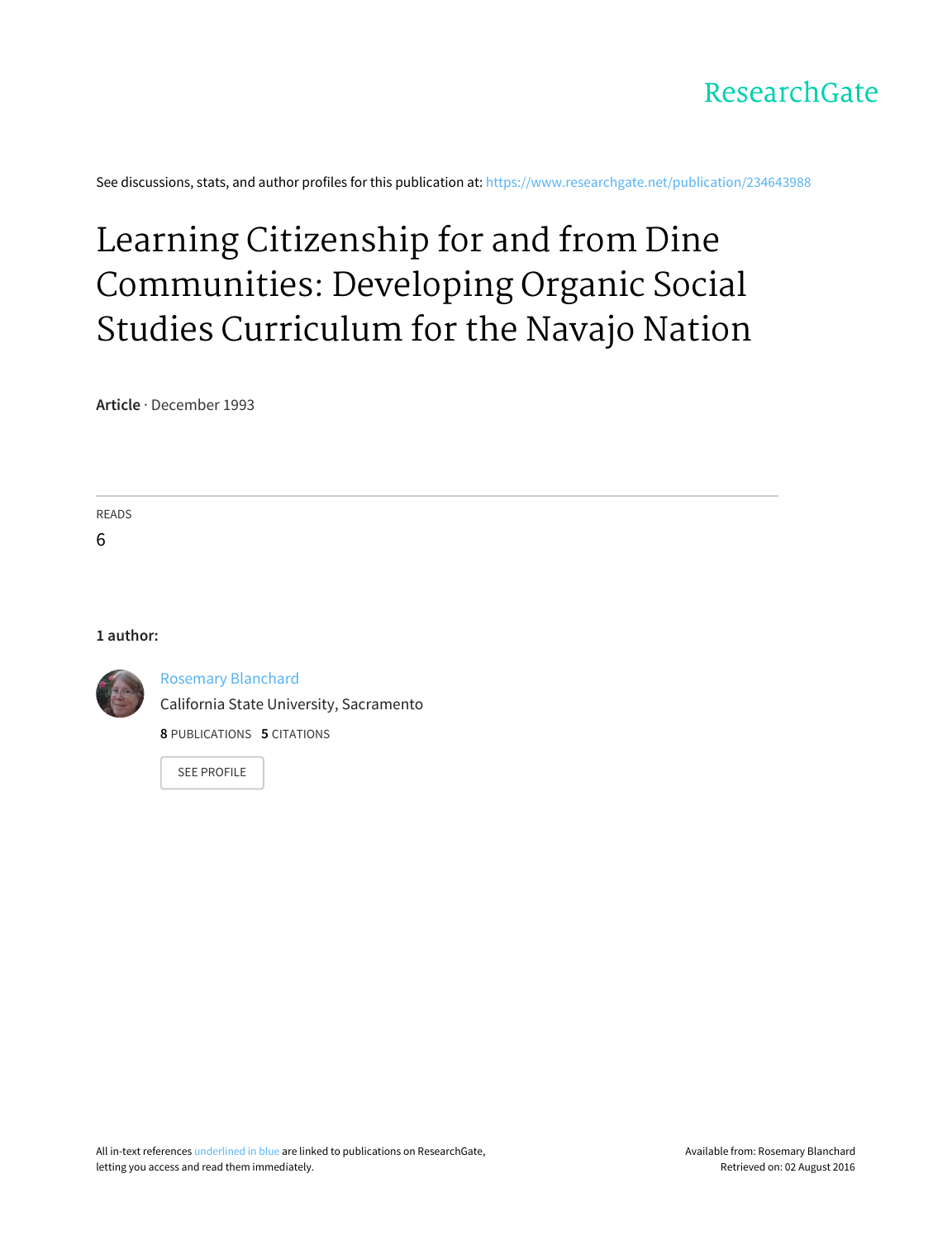# Learning Citizenship For and From Diné **Communities: Developing Organic Social Studies Curriculum For the Navajo Nation**

# ROSEMARY ANN BLANCHARD! **Assistant Professor of Social Sciences** *University of New Mexico at Gallup*

and *cultural dimensions oj community life, Rosemary Ann Blanchard aims to promote social studies ship in Navajo schools. By orienting students to research the physical, historical, economic, political, fhis article describes a framework for social studies curriculum that is designed to foster critical citizenthat not only reflect the human environment in which Navajo students live, but also arm students with critical thinking skills necessary for understanding* and *transforming what goes on around them.* 

The human resource of the Navajo Nation is its most valuable resource .. , An appropriate education for Navajo people is one that fosters ... knowledge of Navajo culture ... [and] the development of Navajo citizenship (Title 10, Navajo Nation Code, Sec. 102).

Courses or course contents which develop knowledge, understanding and respect for Navajo culture, history, civics and social studies shall be included in the curriculum of every school serving the Navajo Nation (Title 10, Navajo Nation Code, Sec. 112).

Spirituality, intellect, planning, and life have been instilled within us; through these attributes we attain knowledge and wisdom. We shall combine the best learning and knowledge of other societies with that of our own for the benefit of our future (Overall Dine Education Philosophy, adopted 1994).

#### Education for Navajo Citizenship ,

Through its political representatives, traditional spokespersons, school leaders, and community members, the Navajo Nation has chosen to continue and foster its nationhood, as the above policies attest. As with any nation, to do this, the Navajo Nation must prepare its children to carry forward the vision, dreams, social arrangements, economic structures, and organizational identities of its communities. Given governmental policies of Indian assimilation and cultural genocide ever since first contact between the Dine and the United States, the transmission of local community knowledge in Navajo settings has been problematic to say the least.<sup>2</sup> Lately, however, there is considerable consensus among Navajos that Navajo culture in some manner belongs in the education of Navajo children. Nonetheless, much of the social studies education that Navajo elementary and secondary school students continue to receive fails to provide them with the tools appropriate for Navajo citizenship that social studies education should provide. .

Schools are powerful agents of socialization. Students are sent to them to learn "real facts" about the "real world." Adult authority figures in schools who possess knowledge of these "real world real facts" transmit them to students in an environment structured to make the transmission credible. When the realities that the students

 $\mathbf{I}$ I wish to acknowledge generous encouragement, advice, guidance, and information from Lawrence Senesh, Profes sor Emeritus of Economics, University of Colorado, in developing this manuscript. Dr. Senesh's Organic Social Studies Curriculum model and Learning Society model are as relevant and innovative today as they were when first developed in the late 1960s and early 1970s.

For a truly chilling documentary history of the systematic efforts of the "friends of American Indians" to use education as a means of extinguishing American Indian cultural and political identity through the operation of off reservation boarding school education, see Prucha (1973). 2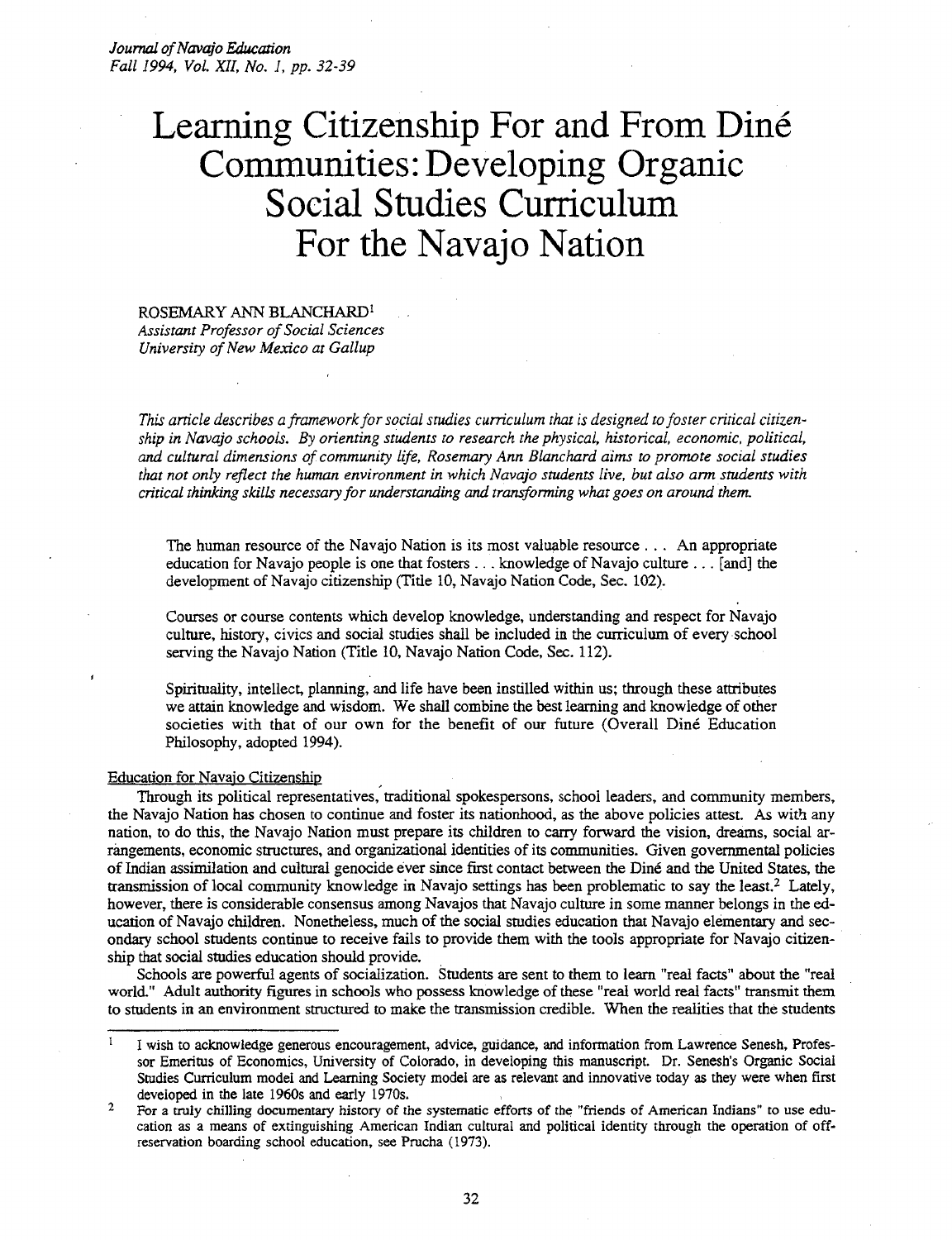experience in their families and communities are ignored or excluded from these formal knowledge transmission sessions, explicitly and implicitly, important questions loom: what is real, the world described in class or the world in which the student lives? Which reality is more important, more valid? How relevant and useful is classroom knowledge in understanding local. aspects of Navajo students' lives? How relevant will their Navajo realities remain when they go out into the world?<sup>3</sup>

When I ask Navajo college students what they have learned that prepares them to assume the responsibilities of citizenship inthe Navajo Nation, I often draw blank looks. Many young Navajos see themselves as citizens of the United States and "enrolled members" of the Navajo Tribe. I once asked the students in my Tribal Government class what the difference was between being an "enrolled member of the Navajo Tribe" and a "citizen of the Navajo Nation." The class pondered the question. Several students sat straighter in their chairs. Finally someone said that "citizen of the Navajo Nation" sounded more important, but was not sure why.

What ate the tools of citizenship? How does a young person acquire these tools? How does a young person develop a sense of responsibility toward the community and its institutions, public resources, working adults, fragile elderly, and peers? In my opinion, answers to these questions are few and far between. As a result, there is a serious problem in American education in general. The growing disaffection of American young people in our cities and suburbs suggests that in many cases the tools of citizenship and community responsibility are not being effectively passed on. American culture itself is at risk through the inattention of its preoccupied adults and inadequacy of its social studies learning.4

I believe that if educators in the Navajo Nation can begin the difficult but engaging task of developing a comprehensive, organic curriculum in social studies, preparing Navajo children from first grade through high school to assume responsibilities as citizens of the Navajo Nation and concerned, knowledgeable members of their local communities. educators from across America will be knocking at Navajos' doors asking for advice on how to rebuild America's sense of civic and community belonging. A century after off-reservation boarding schools were developed to destroy Navajo and other American Indian civilizations, such a role reversal would be fitting and appropriate.

#### Introduction to the Organic Social Studies Curriculum

A key to fostering critical citizenship in schools lies with the development of organic social studies curriculum. The term "organic curriculum" was developed by Lawrence Senesh in the 1960s at the University of Colorado at Boulder. At that time, Senesh was frustrated with the fragmentation and minimal expectations of U.S. social studies curricula. Only one major concept tended to be taught each year; totally different emphases would usually prevail the next. At few points did the different threads of human community as experienced in society come together as an organic whole:

Senesh's field was economics. He suspected that even young students were capable of grasping fundamental 'economic concepts if the concepts were presented in connection with familiar realities. For example, decisions in the family about purchasing goods and paying for activities reflect fundamental economic concepts. To prove his theory, Senesh prepared and taught some lessons in economics to a first grade class. The experiment was successful. The first graders grasped fundamental economic concepts when they were presented in relation to the children's own experiences. If students could grasp fundamental economic concepts in first grade, Senesh wondered, what might they learn in second grade? Then he thought, why not use the same fundamental ideas for

 $3$  Paulo Freire (1973) has presented a critical, interactive model for the education process. However, the typical elementary classroom (and too many high school classrooms as well) are closer to the model presented here than to Freire's ideal.

American educators and political and civic leaders, concerned with the need to prepare responsible, informed, rational, humane and participating citizens who are committed to the values and principles of American constitutional democracy, recently participated in the development of National Standards for Civics and Government, working through the Center for Civic Education (5146 Douglas Fir Road, Calabasas, CA 91302). The standards were released on November 15, 1994. As this manuscript is written, I have not yet had the opportunity to review the National Standards in any detail. At first glance, however, they appear to address a part of the need for wholistic understanding of one's social and political environment. Civics alone, however, of necessity, fails to address many aspects of community life which frame our understanding of who we are and how we interact with each other and with our world. These community components are essential to the Organic Social Studies Curriculum. In addition, the national standards do not appear to address the particular situation of Native American children whose citizenship in their American Indian nation is both distinct from and incorporated within their American citizenship. As the National Standards for Civics and Government come to be considered by BIA, state and local education leaders, it is essential that leaders of American Indian nations assure that their children's civics education in ANY school fully incorporates education in their tribal citizenship into the basic social studies offerings. Anything less will continue the historical role of dominant society education as an adversary to the cultural and political continuity of American Indian nations.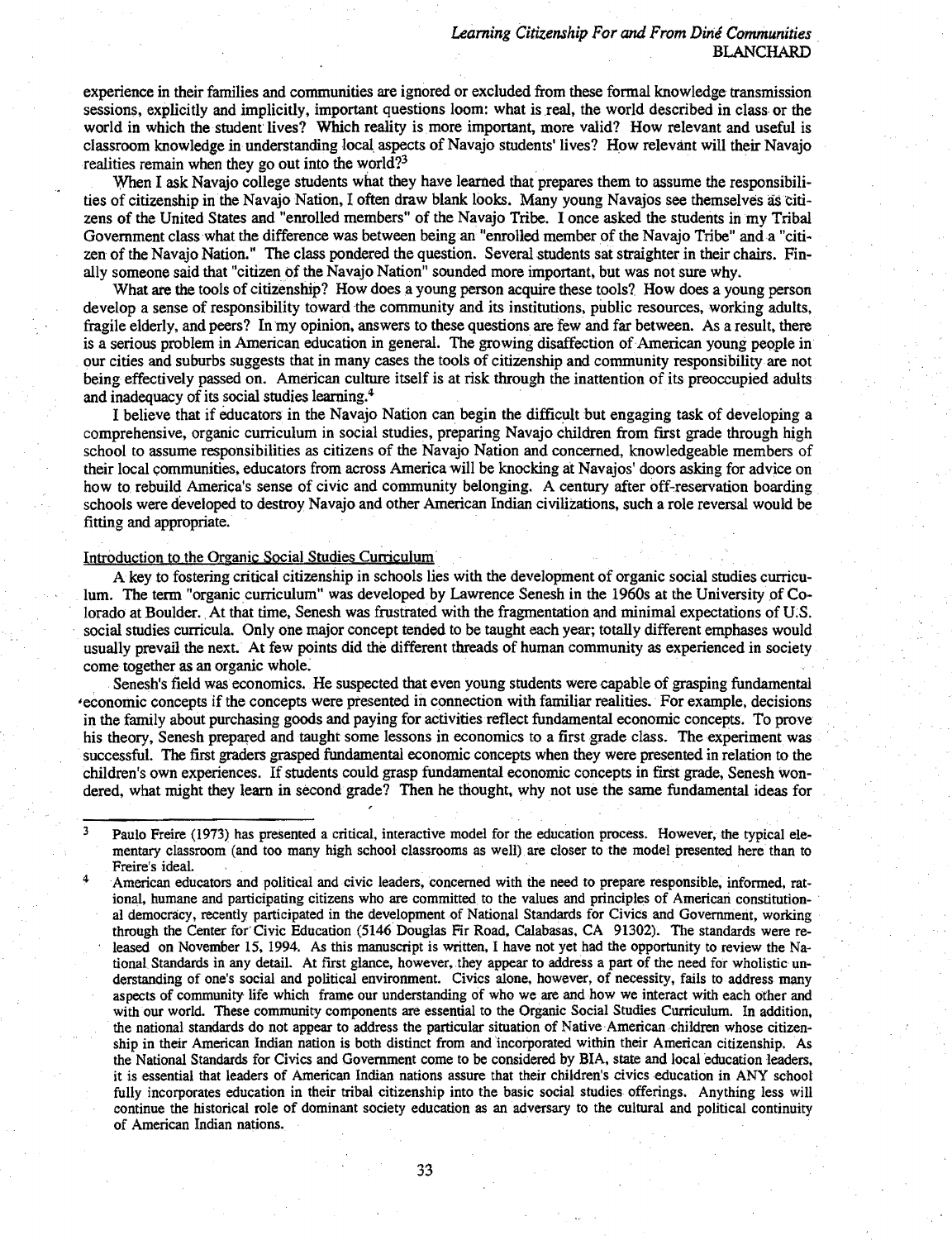#### *Journal ofNavajo Education*

second and all other grades but with increasing depth and complexity as the child matures? With such an approach, the fundamental ideas could grow like an organism.

"Organic curriculum" arose from this notion of the organic growth of children's understanding of economics in the context of social studies education. Economics, however, is only one of the social sciences relevant to social studies education. Soon. Senesh gathered a team of experts in sociology, anthropology, political science, and social psychology to identify the fundamental aspects of the social science disciplines that should be integrated into a grade  $1-12$  social studies curriculum.<sup>5</sup> What resulted from this work was a textbook series for grades 1 through 8, *Our Working World.* published by Science Research Associates in 1973, and an accompanying methodology that involved much more than a series of textbooks. It is the methodology, rather than the textbook series, that I present here as a model for the development of a Navajo-specific social studies curriculum. . .

The introduction to the curriculum guide for *Our Working World* establishes the goals ofthe organic social studies curriculum methodology. I believe that these goals are vital to the social studies education goals of the Navajo Nation:

The ability to relate the fundamental ideas of the social sciences to real life cannot be acquired suddenly. Development of this ability should begin early in life, at the first level of elementary schooiing, when the child is curious about the life around him and is searching for the meaning of what he observes. This curiosity allows the child to be receptive to ideas that can make his experiences more meaningful to him. He can then apply at succeeding levels the same ideas but in greater depth as his world of experience expands (Senesh, 1973).

When children begin early to work with the ideas that are the basic tools of the social sciences, their command of these tools can grow steadily. They can learn to use the tools to analyze social problems of increasing depth and complexity. As Senesh states, "When young people use the basic tools and can see [their] society as meaningful, they are encouraged to participate in [that] society. As adults, they will be prepared to cope with their world and to work realistically for changes that can bring it closer to their dreams of what is should be" (Senesh, 1973).

The Navajo Nation is a developing nation. In the coming decades, the Nation must build an adequate eco . nomic base for its survival as an autonomous society within the United States. The economic base must coexist with and support an authentic Navajo cultural life, grounded in traditions and in harmony with the contemporary circumstances of Navajo people. Families, clan groups, and communities all must be able to function appropriately within the social structure. The promotion of economic activity and community growth must coex ist with a most careful stewardship of the environment and natural resources of the Dine land base.

The political institutions of the Navajo Nation will be called upon to support this economic growth and cultural continuity. The Nation will becanied forward on the shoulders of its people. In short, there is no time to waste in preparing Navajo children and youth for the demands of adulthood. What I suggest here is that an organic social studies curriculum, grounded in all the social science disciplines, centered in the communities and society of the Navajo Nation, taught in an interactive, community-centered manner, can help in this task.

#### The Community Social Profile

The essential tool for building an organic, Navajo-specific social studies curriculum is the Community Social Profile. This living document is developed within the student's community, reflects the community, and . infuses the social studies curriculum with community specificity.

Ideally, the Community Social Profile would be developed at the level of the Navajo Nation as a whole with more specific content developed within particular communities where the curriculum is taught and where the students live. This would require some coordination and consensus on social studies goals at the level of the Navajo Nation itself. Development of a Community Social Profile for the Navajo Nation could be sponsored by a University-based program and developed in cooperation with Navajo undergraduate and graduate students and with Navajo students at the community college level, for example, students at Navajo Community College, University of New Mexico at Gallup, or San Juan College. Much of the community-level data gathering could be undertaken as part of the social studies education of high school students in the individual community.

What is the Community Social Profile? It is a concise, clearly written description of the social system of the community, situating it within the social system of the Navajo Nation. Senesh's model for the Community Social Profile was developed to work in identifiable community units as diverse as rural counties and major met-

<sup>&</sup>lt;sup>5</sup> Additional competency areas identified in working papers, manuscripts, and reports on Organic Curriculum include geography, law and the search for justice. and, most recently, ecology (Senesh, no date; Senesh & Muth, 1977; and Boulding. Kuhn, & Senesh, 1973).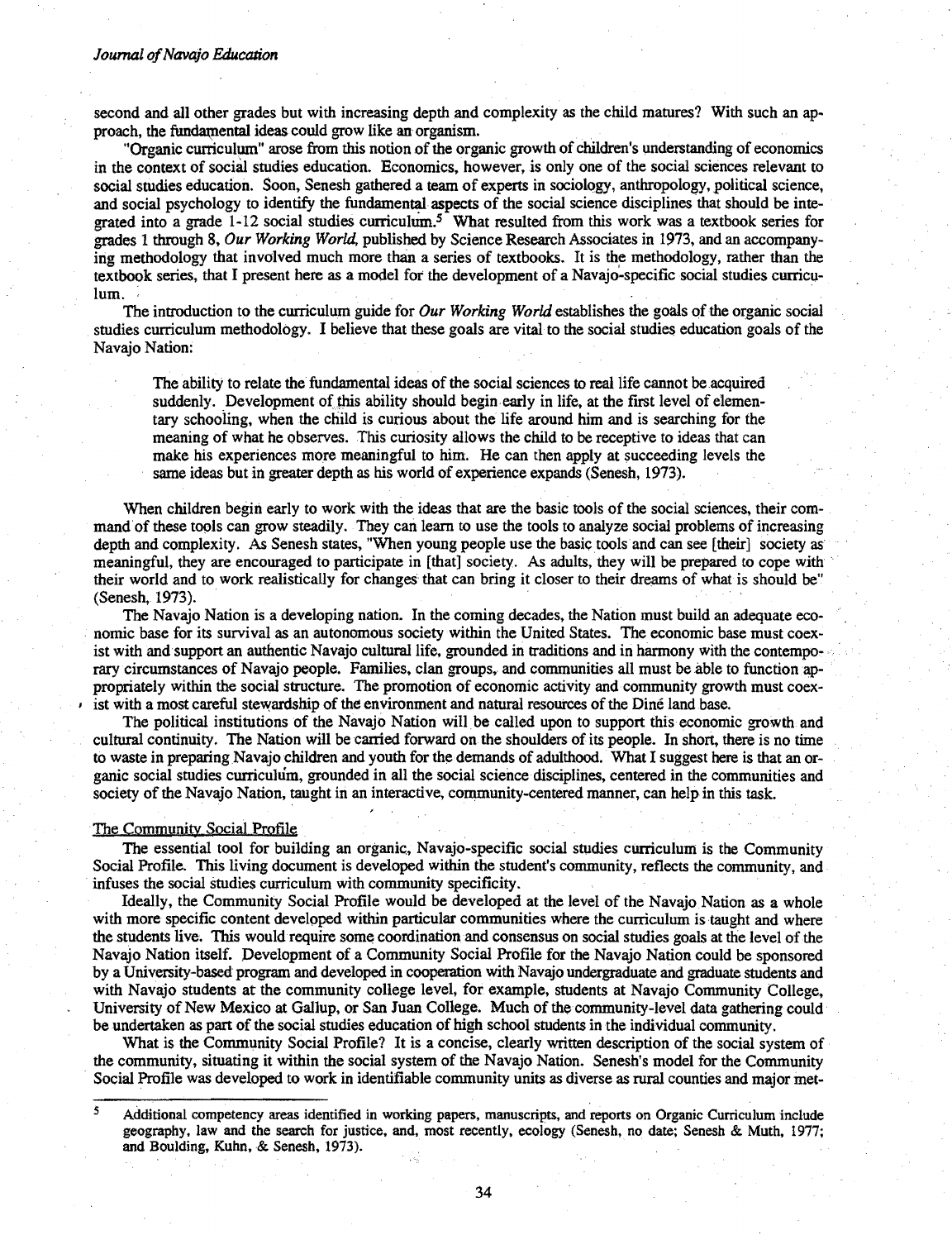ropolitan areas. I feel that a Navajo Nation-wide Community Social Profile (CSP), with room for more local, community based content, would be a powerful tool for developing a Navajo-specific social studies curriculum.

A CSP deals with five different dimensions of community life. The first dimension, the physical environment, describes topography, climate, and natural resources. It indicates how these resources have shaped the life of the community. The second dimension, the history of the community, considers historical factors that have led to the particular patterns of settlement within the community, the development of the community's way of life, and changes in that way of life over time. The influence of science and technology on the history of the nation and community is an important aspect of this view of history. The third dimension of the CSP explores the economic aspects of the community. This part shows relationships between economic issues, the future development of the community, and the community's ability to absorb youth into a local labor market. The fourth dimension of the CSP addresses political structures and processes. This aspect of the social profile looks at the distribution of political power and its effect on policy making. A specific concern of this dimension is to identify opportunities for involvement of youth in the political process and the significance of different levels of government (e.g., Chapter, District, Nation, surrounding states, and United States) in planning for the future. The fifth and final'dimension of the CSP examines the cultural views of the community. This aspect provides a vehicle for identifying traditional and contemporary value commitments and the impact of these value systems on the individuals, families, business, education, career choices, mobility, and support for public life in the Nation and community. A significant element of this dimension is' to explore the different sources of learning such as family, extended family, religious groupings, school, peer groups, mass media, and the impact of these various influences in shaping personality development and the overall social environment.

I try to maintain flexibility regarding the scope of the Community Social Profile and its level of development so that the starting point for this effort could be that level at which someone is willing to start. If an individual school district or community school within the Navajo Nation, for example, were to start developing a community-based organic social studies curriculum, then the first levels of development of the CSP would necessarily be more localized, with the Navajo nation-wide data remaining. on a more generalized level for the time ' being.

A Community Social Profile is an educational experience in its own right as it is developed, refined, and updated. It is a living tool for educating children and young people about the social studies of their nation and community. It is always an unfinished document. Much of the information for the Community Social Profile can be gathered by students, particularly high school and college students, under the guidance of university-affiliated researchers, community college teachers or the social science department of a school district or community school.

Because the CSP must reflect the reality of the nation and community as they are actually experienced by the people, the development of this tool should ideally take place under the guidance of a citizen group or oversight committee. In thinking about this possibility, I have wondered if the Navajo North Central Association could provide through its member schools an oversight committee to guide the development of the Navajo Nation-wide core of a Community Social Profile. Since the document would be being developed to provide a re-' source underlying social studies education in the K-12 level of schooling, Navajo NCA might be an ideal body to provide a concerned committee of potential users to guide the effectiveness and accuracy of the document. Other, more community-based advisory bodies and advisors from government, business, and social sectors of Navajo society would also be important guides in this process. Persons recognized as holding traditional knowledge would be essential to guide the development of CSP components dealing with traditional cultural practices and beliefs and their contemporary place in community life. Community entities from all contemporary religious and social groups present within the Navajo community would likewise be the appropriate guides to their own values, organization, and activities.

As the Community Social Profile is developed, one or more citizens groups should review, and ,where appropriate, amend the document to assure its accuracy. The purpose here is not to gloss over realities but to assure that the document maintains its community-level authenticity.

#### Establishing Holistic Goals for Dine Social Studies Education

With the CSP as a working tool, the oversight committee could identify-educational goals for the teaching of social studies in the Navajo Nation, using the CSP as a basis for generating local curriculum guidelines. Examples of goals that could be developed in connection with a CSP include the following:

- Students will develop greater community awareness, increasing their personal options and im proving their sense of citizen responsibility to the Navajo Nation.
- Community study will be a part of the social studies curriculum at all grade levels, K-12.
- To make the learning experience more meaningful, the academic program will be combined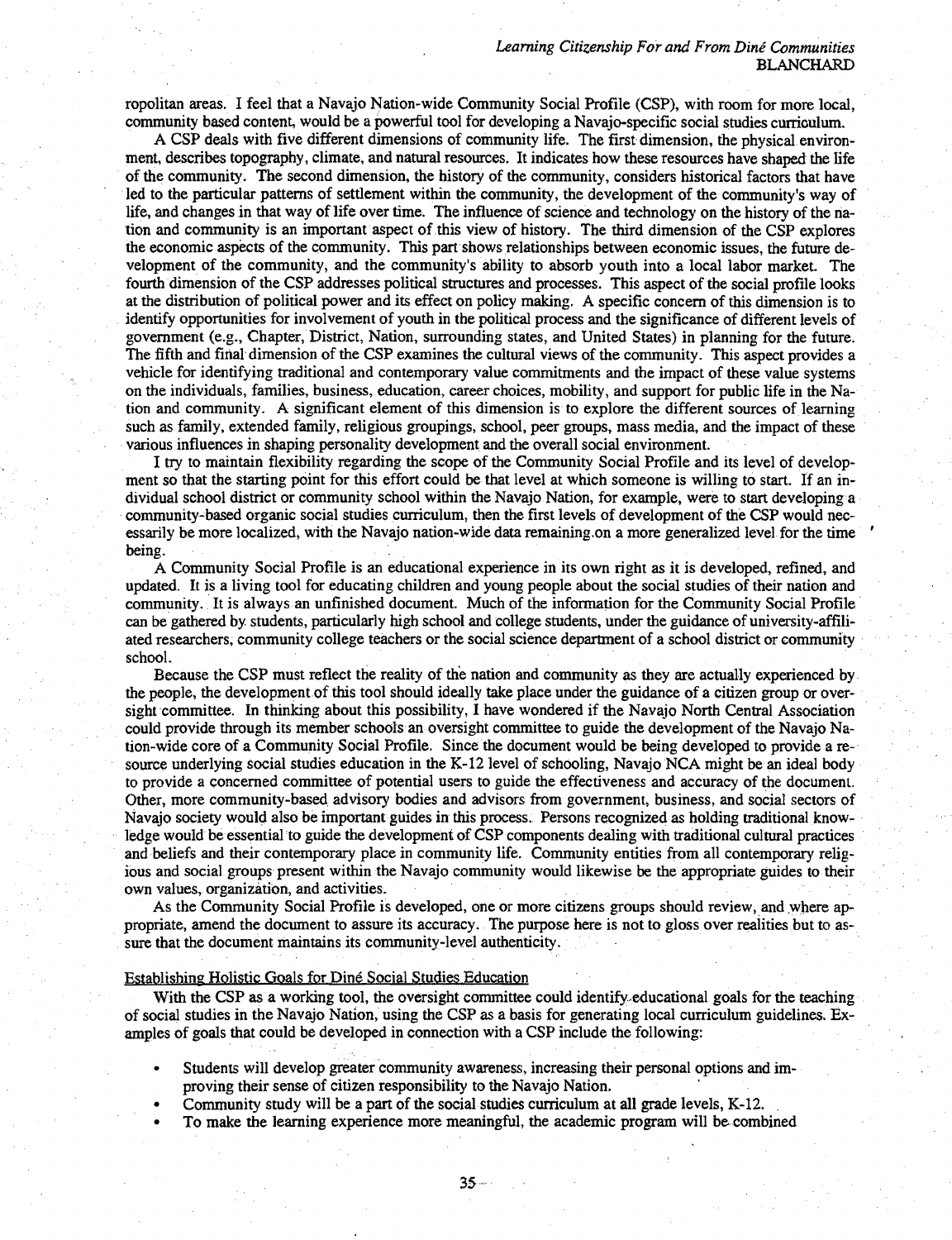with community work experience appropriate to the grade, age, talents, and interests of the students. Service learning will be incorporated into the educational experience of students.

- Students will become more aware of the forces that generate change in the community, the forces that provide continuity. and ways in which both change and stability affect options for youth.
- Students will have the opportunity to learn from different generations. Each generation has its unique experiences. School and community shall help students relate to older generations. including their experience of change and adaptation to the changes in social structure, political structure, technology and the like which accompanied the recent history of the Navajo Nation and the United States. Seeing that the past has not been static, students will gain a greater sense of the dynamic potential of their own future. .
- Students will develop an understanding of the cultural basis for Navajo values and the ways these values influence interactions among people in the Navajo Nation.
- Students' goal awareness as individuals, family members, citizens of the Navajo Nation, and citizens of the United States will be developed. Students will become more practiced in making choices, as well as weighing the advantages and costs of various life choices.

The above are examples of possible goals for a Navajo-specific social studies curriculum. They should not be used as prefabricated goals. I am wary even of listing goals. The essential feature of the goals that arise with the CSP and guide the social studies curriculum is that they must be developed interactively and collaboratively. The oversight committee is clearly the facilitator of such a process. However. community members, social studies teachers, curriculum writers, and parents all should participate in this process of goal development so that all will own the result.

The essence of this methodology is that it incorporates historical and traditional Navajo reality with the most contemporary elements of community life: changing technologies of communication. economic bases and development, and contemporary issues in Navajo government. Through the CSP, students are guided to holistic. organic understandings of all the social and cultural elements of their world and the impact of all these factors on their nation, community, and own life choices.<sup>6</sup>

#### Educating for Awareness

A goal of the organic social studies curriculum is to foster levels of awareness in students as they grow within the school, horne, and community. Senesh has identified types of awareness that should be cultivated in children through their social studies education (Senesh & Muth, 1977).

*Value Awareness.* This sensitizes students to the ideals and objectives that people find good and desirable. This awareness includes personal values that guide people in their individual behavior and decisions, and cornmunity values that guide people in their social behavior and group decisions. Values help to define social problems by revealing the distance between what is and what one's values insist ought to be. Navajo students need to become aware of the distinctly Navajo values that underlie their life choices and their way of living in their communities. They also need to identify specific values expressed by different segments of the larger American society as well.

*Social Reality Awareness.* This awareness helps students relate the social science content presented to them in the classroom with the social reality that they encounter outside the classroom. Senesh & Muth (1977) note that social reality awareness activities should help students understand the world in which they live. They should learn that events and changes within and beyond the community are affected by both natural forces and human actions. These changes affect both the community and the individual. Navajo students need to become aware of the reality of the Navajo Nation as a "domestic dependent nation" exercising a recognized sovereignty and self-determination, yet politically, economically and socially interconnected with the United States and with communities surrounding the Nation as well.

*Problem Awareness.* Arising from the interplay of values awareness with social reality awareness, problem awareness represents the gap between the goals generated by a people's values and social reality. Likewise, con-

Robert W. Rhodes has noted that American Indian students learn more effectively when classroom subjects are presented wholistically, incorporated into the reality the students experience outside the school. His recommendations for effectively teaching Native American young people reinforce many of the methodological choices found in the organic social studies curriculum model. See his anicle in this issue, as well as Rhodes (1994: 28 32). 6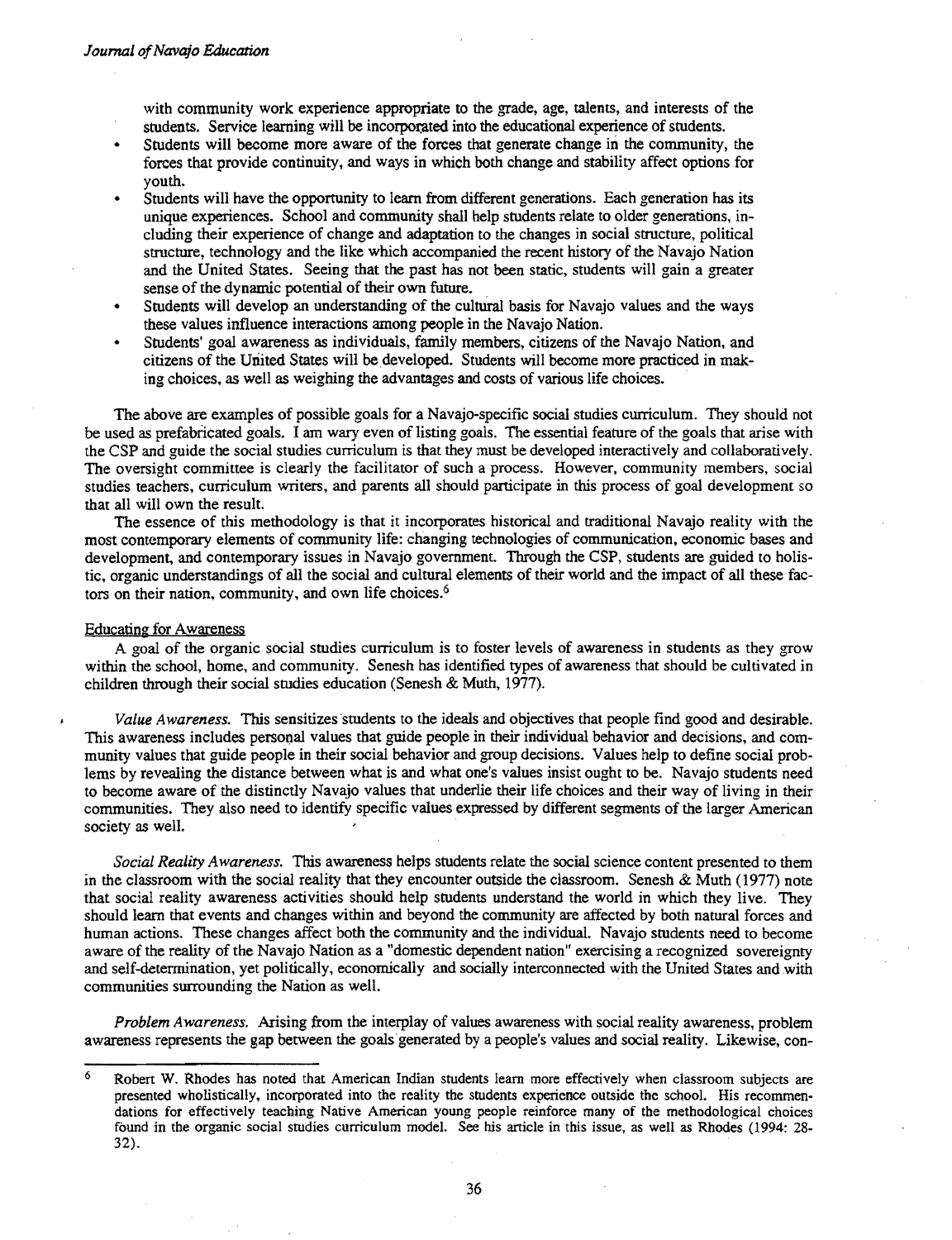flicts within the community on goals and value bases can also create social problems. Problem awareness must not be an occasion to indulge in despair. Rather, students should become accustomed to looking critically at problem situations, analyzing their characteristics, and developing strategies for addressing them.

*Systems Awareness.* This awareness introduces students to the natural and human-made systems within the community and nation. Natural systems (the ecology), human-made systems (social system), and humans themselves (systems within their own physical reality) are all components the community. The community is strongest when harmony exists among these three systems.

*Spatial Awareness.* This form of awareness is particularly important for Navajo students. Navajo historical and cultural reality is grounded in the land within the four sacred mountains where the Dine live. The cultural significance of place needs to be addressed as a social reality. In addition, students need to understand the nature of the land where their nation is settled, including its physical characteristics, resources, and limitations. . .

*Historical Awareness.* This is also an important component of a Navajo organic social'studies curriculum. The historical roots of contemporary Navajo life are many and varied, and rarely adequately or accurately covered in generalist social studies texts (Hoxie, 1984). Historical awareness involves not only the big historical picture of the coming together of the Diné, but also their migrations, struggles with other national groups, and struggles with and within the United States. There are the "little" histories of individual communities as well. How did anyone particular place come to be a community? What events changed the lives of the older generation? The history of the impact of World War IT on Navajo people, economically, experientially, etc., should be shared with the current young generation. Historical awareness, note Senesh & Muth (1977), can help students to realize that just as the present is the outcome of the past,.so the present is a moment in history whose outcome will become evident in the future.

*Work Awareness.* Activities in this area serve two functions-to make students aware of the employment possibilities offered within and near their nation and community and to give students the experience of meaningful work. Classroom activities could introduce students to work and workers in different settings within and near the Navajo Nation and in nearby population centers such as the growing computer industry around Albuquerque. The practical experience component of this awareness could beincorporated into the many tribally and federally funded "youth employment" and youth development programs already existing in the Navajo Nation. With a "work awareness" focus, however, these youth employment activities would be more carefully structured to stimulate the students' understanding of work in their life and in the life of the community.

Leisure Awareness. This sort of awareness confronts students with the reality of the choices that they make and could make in regard to their "unprogrammed" time, and the consequence of these choices. The ecological consequences of wasteful leisure-time activities; the availability or absence of opportunities for personal development, the impact of individual leisure choices on the student, the student's family, the community-all these consequences of leisure pursuits can be studied and evaluated. Students can explore ways of deriving greater satisfaction and benefit from their leisure time and of discovering leisure pursuits that benefit the community.

*Future Awareness.* This awareness is essential for young people. The critical connection between what has been, what is now, and what can be must be made real for Navajo young people. In common with American Indian people throughout the Americas, Navajo people have experienced devastating assaults upon hope and on optimism for the future. The conquest, military occupation, and deculturalization of the past and uncertainties of the present often make the future look more threatening than hopeful. Worst of all, the future too often appears disconnected from the present, as young people make choices today with no awareness of the impact these choices have on their future life chances. Future awareness activities engage students in identifying the elements in today which can bring about consequences for the individual and for the Nation tomorrow. Students are guided to reject despairing images of the road ahead and to discover the opportunities which lie in change, particularly for those grounded in awareness of who they are. The Navajo Nation is being built by the hands and dreams of its people. This task of building the Navajo Nation must be presented as a challenge enlivening the future of each generation of Navajo youth.

*Knowledge Awareness..* This, Senesh's final category, introduces students to grade-appropriate illustrations of the theoretical framework that underlies the social science analysis of human reality. Concepts from political science, economics, sociology, anthropology, law, psychology, and the like can be introduced through concrete examples and explanations of known phenomena. The awareness of these analytical tools grows gradually and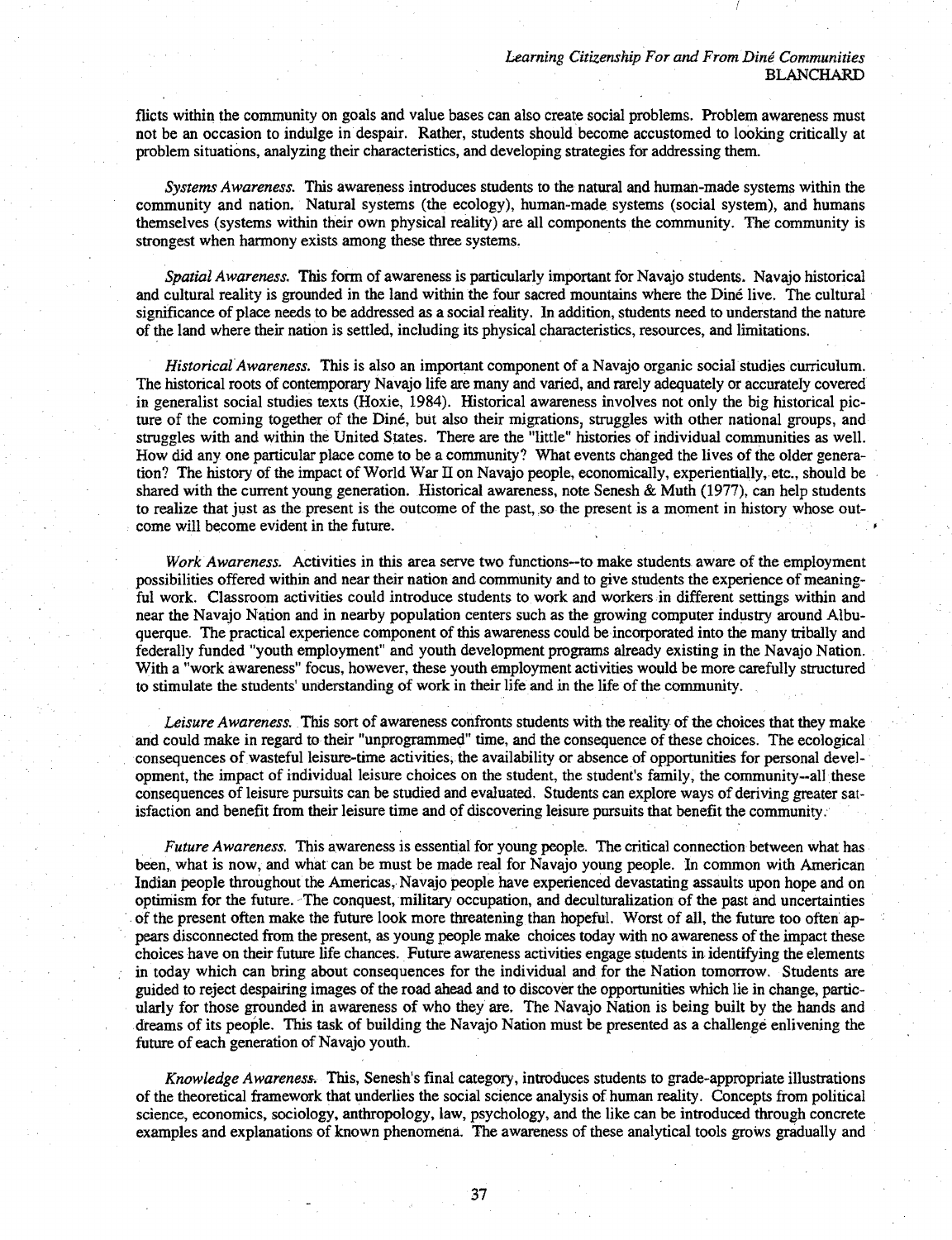# *Journal ofNavajo Education*

holistically throughout the entire course of the child's education. By the time students encounter the fonnal social science disciplines in a college setting. the concepts should be familiar with examples coming to mind from class experiences as far back as primary school.

*Cultural Awareness.* To the awarenesses that Senesh & Muth have identified. I would add cultural awareness. This includes not only awareness of Navajo culture, but awareness of culture in all its expression in the larger American society, in neighboring American Indian societies, in the Hispanic communities around the Navajo Nation, as well as in the popular television, film, and music media (which have their own distinctive culture that must be looked at separately from American culture generally). Students need to become attuned to the cultural significance of the differences and similarities among peoples. Just as Navajos and other native peoples struggle against stereotypes. it is important to challenge stereotypes that Navajo young people may harbor about "Anglos," African Americans, and other identifiable groups. American culture is not monolithic. Culture awareness education for Navajo young people should include awareness of Navajo culture and the way it is expressed in the lives of Navajo people and a conscious awareness of the many cultural variations which find expression in American life.

#### Examples of Possible Classroom Activities

These awarenesses are not in and of themselves the subject matter of the social studies curriculum. Rather, they inform the subject matter, underlying the examples, discussions, explanations, and experience of concrete social phenomena that students encounter in their social studies classes. Activities appropriate to the various grade levels of the students should be developed within the context of the curriculum to foster these awarenesses. I will give only a few examples of awareness activities appropriate to elementary and secondary social studies classes. The contract of the contract of the contract of the contract of the contract of the contract of the contract of the contract of the contract of the contract of the contract of the contract of the contract of the c

*At Any Grade Level.* The class may prepare a bulletin board, dividing the board.into four sections: changes in the community that affect our lives; changes in the Navajo Nation that affect our lives; changes in the United States that affect our lives; and changes in the world that affect our lives. Once a week students should bring in articles and illustrations that deal with contemporary events. Students can discuss how these events affect the welfare of their community. The class can choose the most expressive articles each week and post them in that section of the bulletin board.

The concept of  $k'e$  (often translated as expressing the harmonious/peaceful interaction within the kinship/clanship system) can be expressed by examples to aid Navajo students of any level (and their non-Navajo classmates) in recognizing the role of k'e in defining everyday situations. Students could be asked to identify one occurrence they have observed or experienced each week in which an understanding of k'6 aids in understanding the • occurrence. What was appropriate k'e-like behavior in the incident? How closely did the actual actions of the parties involved conform with k'é?

Teaching stories (appropriate to the season) can be a valued activity in classes of any level. Students can discuss the "lesson" in the story. Coyote stories are fertile sources of values clarification. Coyote always gets in trouble, and always because he has acted in an inappropriate way and been influenced by self-centered motives. These and other stories help to clarify both universal and uniquely Navajo values and generate discussion of the consequences that follow upon appropriate and inappropriate actions.<sup>7</sup>

*At the Middle or High School Level.* To help older students become aware of the problems of change and adaptation faced by the community at different periods of its history, students can study the community and identify periods when natural, technological, and human forces challenged predictability. The period after the return from the Long Walk and the period immediately after World War II come to mind as fertile periods for such study. By researching together, the class may prepare papers on how generations of the past faced these challenges and adapted their lives. As part of their research, students might interview elders within the community.

The above, again, are just examples. They show how students might be guided to greater awareness of the many dimensions of the life of their community and nation. Further development locally is needed to address issues such as levels of activity at different grades, the integration of the Navajo-specific social studies materials into the mandated social studies competencies of the school or school district, as. well as the training of social studies teachers in curriculum development and community-centered teaching methods.<sup>8</sup>

As starting points, see Mabery (1991), Roessel & Platero (1974), Browne & Whitehorse (1991), or invite a storyteller from the community to visit the class and share an appropriate teaching stoty. Children could ask their own grandparents or older relations to. share an appropriate teaching story that the child could bring back to the class. 8 A number of federal education laws and the laws of some states as well give American Indian nations the power to